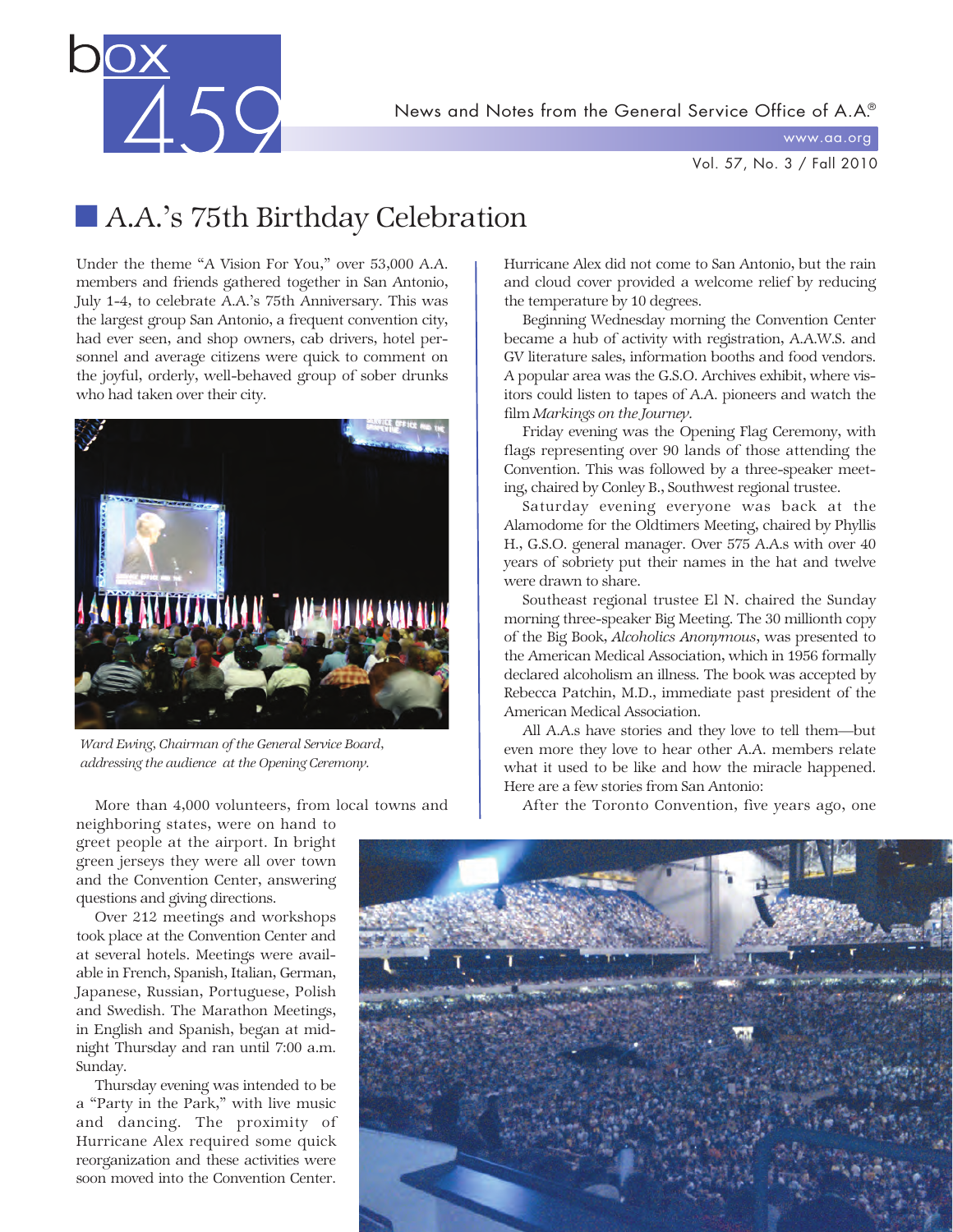*Box 4-5-9* is published quarterly by the General Service Office of Alcoholics Anonymous, 475 Riverside Drive, New York, NY 10115, © Alcoholics Anonymous World Services, Inc., 2010.

*Mail address:* P.O. Box 459, Grand Central Station New York, NY 10163

*G.S.O.'s A.A. Web Site:* www.aa.org

*Subscriptions:* Individual, \$3.50 per year; group, \$6.00 for each unit of 10 per year. Check—made payable to A.A.W.S., Inc.—should accompany order. To have issues delivered by e-mail, register on the A.A. Digital Subscription Service on G.S.O.'s Web site.

woman knew she *had* to be in San Antonio, so she started a change jar. Then she found out she had cancer, lost her job and lost her home. "But I still had my change jar," she said, "and here I am in San Antonio."

Another change story: One member showed up at onsite registration with \$120.00 in rolls of quarters. Kevin Sunkel (nonalcoholic), A.A.'s independent auditor, layed them out to form AA and took a picture of them.

One man came up to the G.S.O. booth asking to see Gayle. He was promptly taken to Gayle S.R., G.S.O. staff member. It seems that when Gayle was on the Corrections desk she had sent this young man a Big Book when he was in prison—and here he was, sober and filled with gratitude.

Two guys were discovered sitting on a bench, drunk not a surprising scene. A couple of A.A.s brought them into the Convention Center, where they were offered a Big Book. Only one took the book; the other said he "had already read it"—not surprising either.

Until we meet again in Atlanta in 2015 clusters of sober drunks will gather everywhere—in large groups, medium-sized gatherings, one-on-one. They will meet every hour of the day or night around the globe—in





church basements, on phones, and various mobile devices, by letters and e-mails. They will meet to celebrate another day of freedom, and to carry the A.A. message to the thousands we have not yet met.

# ■ St. Louis to Host Intergroup Seminar

The 25th Annual Central Office/Intergroup Seminar will be held Sept. 24-26 at the Sheraton Westport Lakeside Plaza Hotel in St. Louis, (314) 878-1500.

The theme is "Practicing A.A.'s Principles—the Pathway to Unity." The Seminar is an opportunity to meet with other special workers and representatives to share on topics relevant to local offices and intergroups.

Registration forms for the event were mailed in March from the host committee to U.S. and Canada central offices and intergroups. For more information about the Seminar, phone Don B., Central Services of A.A. in St. Louis, at (314) 647-3677, or e-mail him at alano@aastl.org.

### ■ Reminder: Résumés for Trustees Election due Jan. 1, 2011

Three new Class B (alcoholic) trustees—from the Southwest and Northeast regions, and trustee-atlarge/Canada—will be elected at the General Service Conference in May 2011. Résumés must be received at G.S.O. no later than January 1, 2011, and must be submitted by delegates only.

The new Southwest regional trustee will succeed Conley B., of Redfield, Arkansas; the new Northeast regional will follow John K., of Collingswood, New Jersey. The next trustee-at-large/Canada will succeed Jo-Anne L., of Winnipeg, Manitoba.

Please submit your candidate's résumé to the Secretary, trustees' Nominating Committee, General Service Office.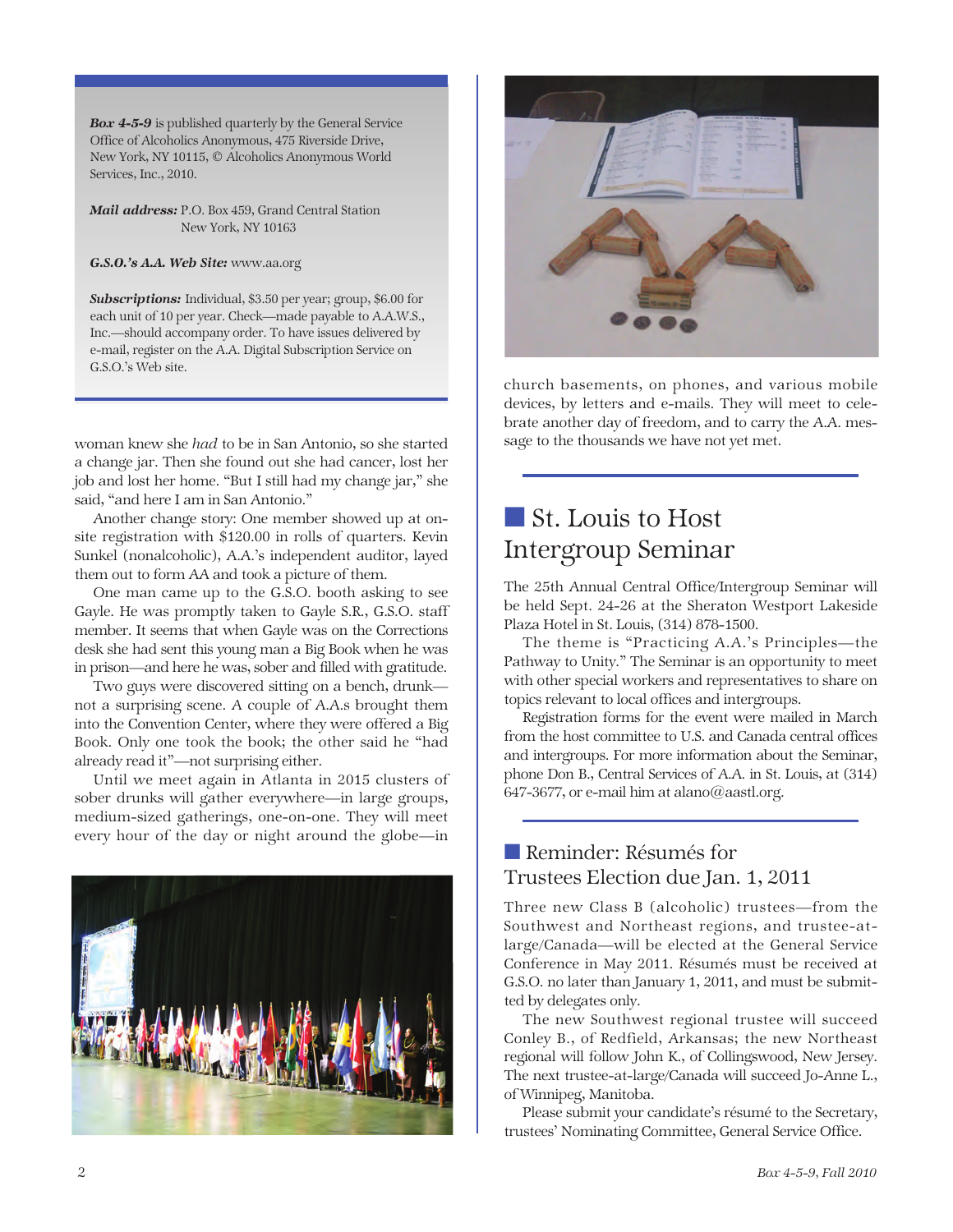### ■ Contributions Online: Self-Support Goes Electronic

Self-support is one of A.A.'s most cherished Traditions. As Bill W. noted in *Twelve Steps and Twelve Traditions,* "There *was* a place in A.A. that money and spirituality would mix, and that was in the hat!"

Time, of course, has elapsed since Bill first uttered those words, and while the practice of passing the hat has not evolved much further than passing wicker baskets, tin cans and manila envelopes, the General Service Office has taken a quantum leap in an effort to provide A.A. members with the broadest range of options for this significant Fellowship activity: G.S.O. has begun accepting Seventh Tradition contributions online.

Under consideration for quite some time, the new Contributions Online system was launched on June 11, 2010—the day after A.A.'s 75th birthday. So, who says you can't teach an old dog new tricks?

"It's the first time we're using this kind of technology," says G.S.O. general manager Phyllis H. "It was very carefully reviewed—many, many times," she says, noting that board members and members of the General Service Conference were included in the process all the way along in order to maximize the Fellowship's familiarity with the project and to work through any lingering concerns there might be regarding contributions and this new technology.

"Test, test, and retest," was the mantra in the year leading up to the system's launch. "It started over a year ago," says Constance Ivey, supervisor of the contributions department and one of the project's core group, a group that included G.S.O.'s chief financial officer, Don Meurer; G.S.O.'s information technology consultant, Charlie Shell; personnel from G.S.O.'s systems software provider; and a financial consultant with expertise in the area of credit cards.

"It took time to walk everything through from the beginning," says Constance. "We bounced everything off each other—how it was going to affect the accounting department, the members, what kind of reports people were going to get. You know, those kinds of things."

Often suggested by A.A. members, the idea of an online contributions system has been percolating for a number of years within the Fellowship and the methodology recently introduced by G.S.O. is the result of many hours of discussion and debate, trying to find the most effective means of increasing the size of A.A.'s "hat." Legitimately it can be said that A.A. sometimes moves slowly, especially in matters concerning computers and the application of the Traditions, but with this online system G.S.O. seems to be catching up with the times.

Contributions Online is a web-based Internet application that allows members to make contributions to the U.S./Canada General Service Board of Alcoholics Anonymous, using either of the two possible methods of payment: credit card or "E-Check" from U.S. banks, a form of payment in which funds are electronically transferred from the contributor's checking account directly to the checking account of the General Service Board.

"There was a lot of discussion about security and anonymity as this project developed," says Charlie Shell. "The bottom line was that if we were going to put something up on the web it had to be secure, both in terms of the application itself and where it was hosted."

With this in mind, G.S.O. decided to stay within their existing digital infrastructure, using the same company to host the Contributions Online Web site that currently hosts many of their other online services.

"These days you can put up a Web site almost anywhere and not even know where the machines are," says Charlie. "So, from the physical aspect of where the Web site is hosted, we feel quite secure." In terms of the application itself, he continues, "we wanted to make sure that it was encrypted; that it was the same sort of thing as when people do personal banking online."

So for maximum protection of confidential member information and financial transaction security, A.A.W.S., Inc. purchased an extended digital validation certificate from the leading Internet provider for secure e-commerce. The digital certificate ensures that all information sent between members' computers and the Contributions Online Web site is protected by state-of-the-art encryption technology. Additionally, A.A.W.S. contracted the services of a company providing independent security audits to verify that the Web site is in compliance on an ongoing basis with the best security practices in the industry.

To access the system, which is initially available only in English, with French and Spanish to follow soon, users must create a confidential user profile, which allows each member to define a user ID and password of their choice—"all procedures that should be familiar to anybody who does stuff online," says Charlie. "We wanted to make things as easy as possible, without making them too easy," he says. "The process had to be streamlined, with as few steps as possible."

Once these initial steps are taken, steps clearly outlined and articulated on G.S.O.'s A.A. Web site by clicking on the "Contributions Online" icon at www.aa.org, A.A. members may proceed to make either an Individual or a Group contribution. (In accordance with A.A.'s Seventh Tradition, contributions are accepted from A.A. members only.)

G.S.O. suggests, however, that members use the online contributions system from a personal computer that they own or completely control, as entering confidential personal and/or financial information on a public or shared computer can pose security risks. It is suggested, therefore, that members using computers in libraries, hotel business centers, Internet cafés and even workplace computers and computers owned by friends or acquaintances continue to make their contributions through the traditional telephone or postal methods.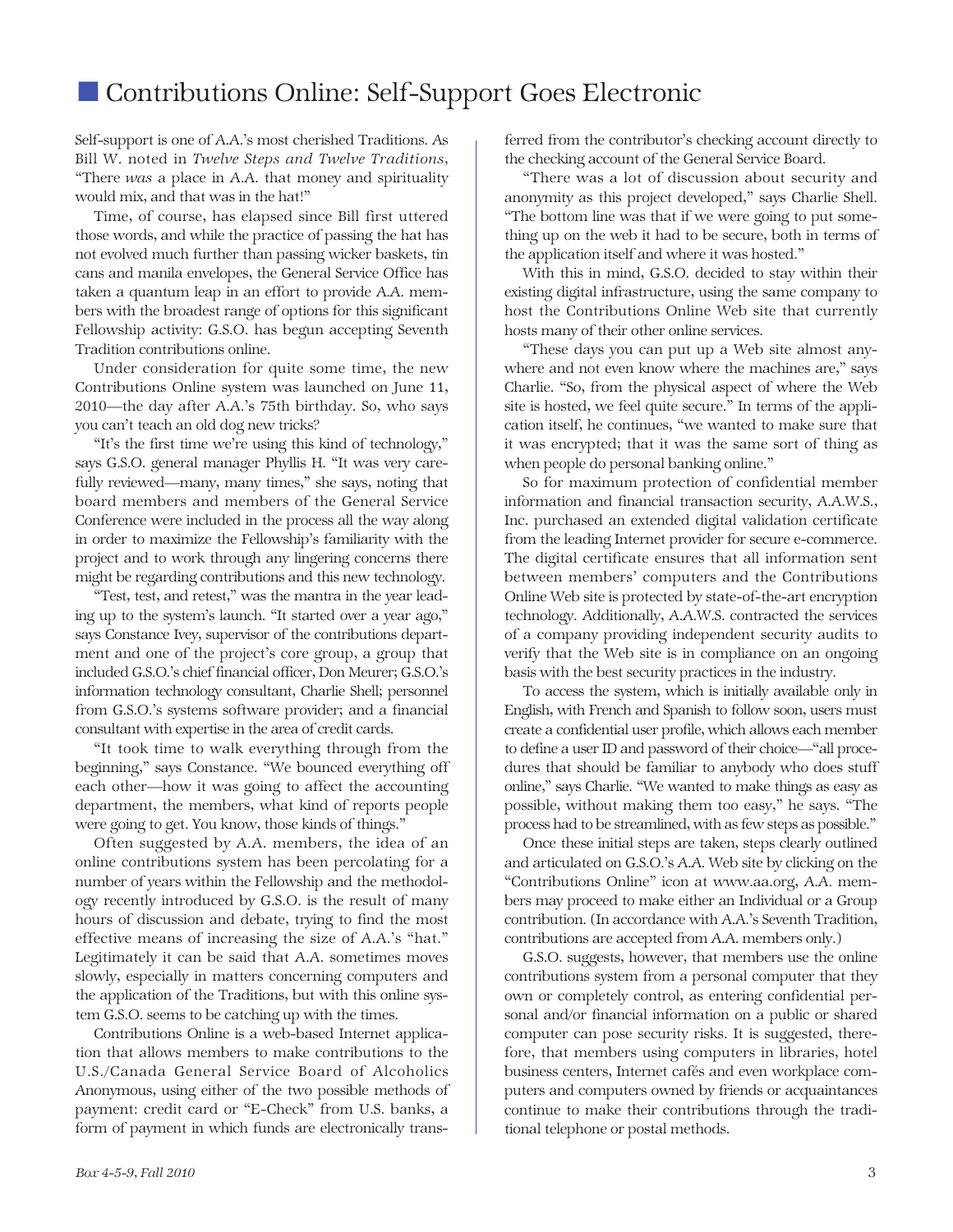"Whatever delivery method is chosen by the Fellowship," says Phyllis H., "we at G.S.O. are always deeply grateful for the contributions from A.A. members and groups."

So, how has the new online service been received? "Very well," says G.S.O.'s controller, Bob Slotterback. "There were a few glitches early on," he notes, but those have been addressed and straightened out. "People also appreciate the e-mail acknowledgement of their contribution that comes as soon as the transaction has been approved. They get a more formal acknowledgement by mail later on, but knowing right away that their contribution has been received is a real comfort."

Of the amount that has been received in the very early stages of the service, Bob says, "While we're not seeing a large amount each day, there is *something* each day. It's consistent." And, for a Fellowship that operates one day at a time, that's not a bad start.

As Bill W. once noted, ". . .We must never lose sight of the fact that progress is nearly always characterized by a series of improving compromises" (*The A.A. Service Manual*, p. S51), and as the Fellowship gets more and more comfortable with online technology and learns more about the Contributions Online system, it is hoped that more and more members will avail themselves of this new methodology for self-support. Over the years, G.S.O. has seen an increase in the way members utilize online A.A. services, as evidenced by the large number of members who registered electronically for the recent International Convention in San Antonio, and by providing this new contributions service it is hoped that the comfort level and convenience will continue to grow.

So, why not visit G.S.O.'s A.A. Web site and try out a different kind of hat?

# ■ Disruptive Members at A.A. Meetings

In the Big Book, the chapter "Working with Others," lists some possibilities that may occur when an A.A. adopts the attitude that "Helping others is the foundation stone of your recovery." Helping a drunk may mean ". . .innumerable trips to police courts, sanitariums, hospitals, jails and asylums . . . . Another time you may have to send for the police or an ambulance. Occasionally you will have to meet such conditions." (*Alcoholics Anonymous,* p. 97) In short, during the course of laying the foundation stone of recovery and helping others, an A.A. may find him or herself with a troublesome member. In meetings, where A.A.s find other drunks to work with, the possibilities described in helping drunks are also present, and occasionally, members disrupt meetings.

Although A.A.s strive to adopt certain attitudes and behaviors, such as "Love and tolerance of others is our code" (*ibid*, p. 84), members sometimes find that a troublesome individual's behavior is so violent or threatening that it has become difficult or impossible for the group to fulfill its primary purpose of carrying the A.A. message. Furthermore, Tradition One reminds the group that "Each member of Alcoholics Anonymous is but a small part of a great whole. A.A. must continue to live or most of us will surely die. Hence our common welfare comes first." (*Twelve Steps and Twelve Traditions,* p. 189)

How a group handles disruptive and/or threatening members can cause conflict and controversy, so many group members rely upon the shared experience of others who have successfully dealt with a similar situation. Often, groups or group members contact the General Service Office regarding disruptive members at A.A. meetings. G.S.O., in addition to upholding actions of our Conference and board, also functions as a repository for the shared experience of A.A. groups.

Some groups have shared suggestions on how to handle disruptive behavior. One group recommends that a member first approach the individual, informally and one-on-one, in order to discuss the problem and look for solutions. This group reminds one another to let the Twelve Steps and Twelve Traditions guide all communication, striving always to place principles before personalities and to treat all with kindliness, patience, compassion, tolerance, and love.

In another example, one group shared how they dealt with disruptive and/or threatening members who did not respond to polite requests or one-on-one approaches: The group set up a group conscience/business meeting and, prior to all discussion, agreed to the following format: 1.) Each member can speak only twice on each topic, and 2.) Each member can share for only two minutes at a time. Further, the group also found it helpful to define a disruptive/threatening member as anyone who interrupts the good orderly direction of the meeting so that the message of Alcoholics Anonymous cannot be carried. A disruptive and/or threatening member was also defined as one whose actions intimidate or frighten newcomers so that they cannot hear the A.A. message. Under these circumstances, the disruptive A.A. member is asked to attend the group conscience/business meeting. Whether or not he or she attends, the group discusses the problem. If present, the procedure is explained to the disruptive member. The disruptive member may be asked to stop attending the meeting for a specific period of time.

In the above instance, the member is not being "thrown out" of A.A., just asked not to attend the meeting. The First Tradition assures A.A.s that no member "can compel another to do anything; nobody can be punished or expelled." (*Twelve Steps and Twelve Traditions*, p. 129) It is always hoped that the individual member will see the difficulty as an opportunity for personal growth and will attend other meetings in the area in order to maintain his or her sobriety. Usually, this sort of action is taken as a last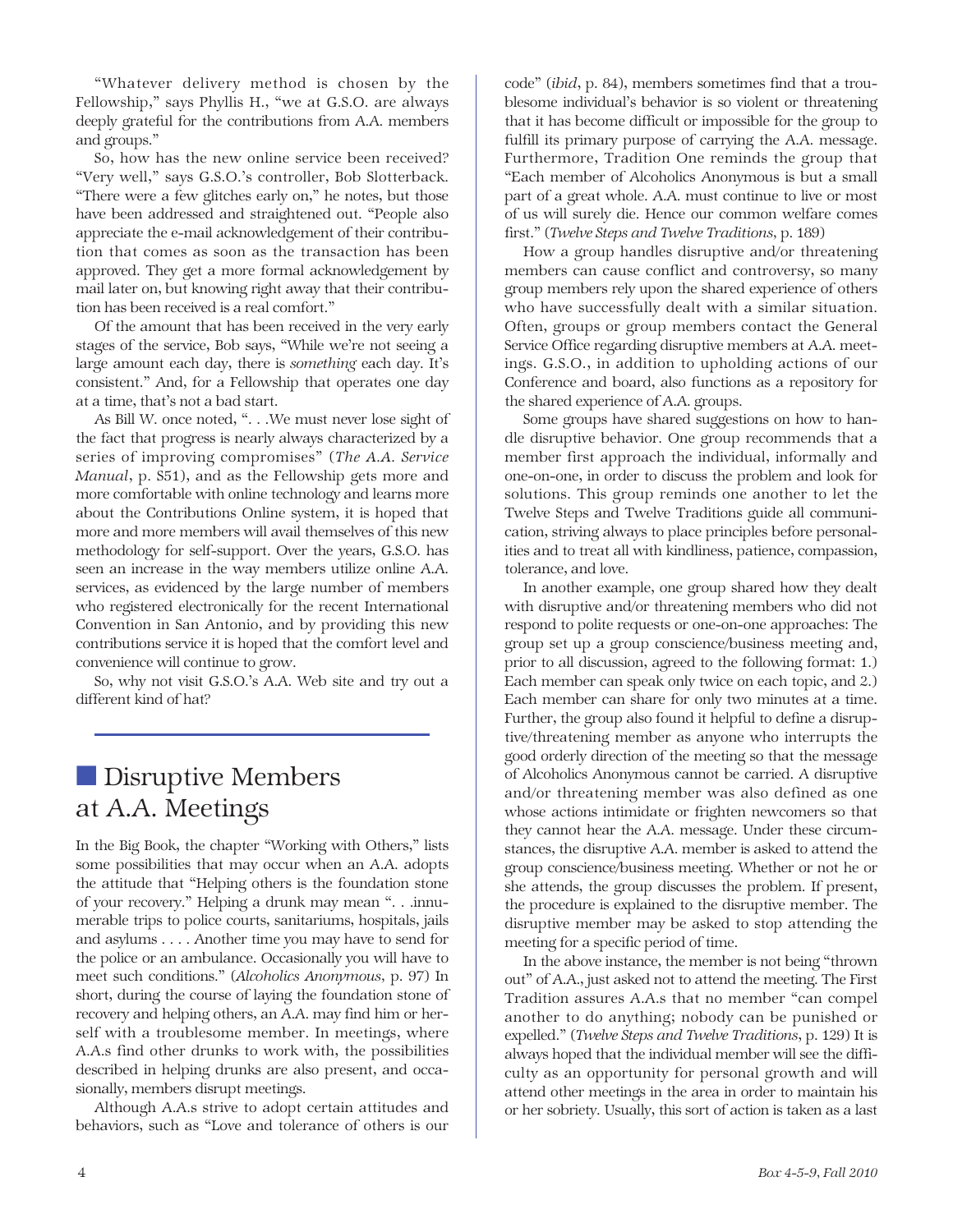resort—after an individual has been asked to change his or her behavior.

Bill W., who always emphasized the loving, helpful, and tolerant attitude A.A. members should show each other, wrote in a letter in 1969: "This amount of charity does not mean that we can not exclude those who disturb meetings or seriously interfere with the functioning of the group. Such people can be asked to quiet down or go elsewhere, or, to come back when they are better able to participate."

Indeed, Bill W. was no stranger to tumult, controversy, or disturbances at A.A. meetings. He also had faith that growth and good could come out of trouble. In *Alcoholics Anonymous Comes of Age*, he writes, "Within A.A., I suppose, we shall always quarrel a good bit. Mostly, I think, about how to do the greatest good for the greatest number of drunks . . . . Surmounting such problems, in A.A.'s rather rugged school of life, is a healthy exercise." (p. 233)

### ■ A.A. and the Law

Alcoholics Anonymous is a microcosm of the larger society within which it exists. As such, problems often found in the outside world can also make their way into the rooms of A.A. We are not immune to the difficulties that plague the rest of humanity, and when questions of the law and its application do occasionally arrive at our doorstep, there are not always easy or simple answers.

For the most part, A.A. has been able to avoid a considerable number of the world's most debilitating ills, principally through adherence to the set of principles embodied in our Traditions, such as anonymity, autonomy, attraction not promotion, and adherence to a primary purpose—that of carrying the A.A. message to the alcoholic who still suffers. Yet, when problems do arise, they can cause as great a disturbance within A.A. as they do in the outside world.

Legal matters, as seen through the eyes of A.A. members, can be especially disconcerting and, over the years, some A.A.s have turned to G.S.O. to help them negotiate complicated circumstances that put groups and individuals in a difficult position. A member sharing in a Fifth Step, for example, divulges the details of a crime that has gone unsolved. An alcoholic speaks from the floor at a meeting about difficulties at home, perhaps involving spousal or child abuse. Local police arrive at a meeting looking for an individual who has violated parole.

These are not easy situations to resolve, and G.S.O. has no hard and fast response. Ultimately, there may be circumstances that extend beyond A.A.'s experience. Questions that require legal answers are outside the scope of Alcoholics Anonymous. As stated in the essay on Step Twelve in *Twelve Steps and Twelve Traditions* about alcoholics, "We are problem people who have found a way up and out." With desperate pasts and difficult futures, many current and prospective members have found themselves on the wrong side of the law; yet A.A. as a whole has no opinion on legal matters, has no authority—legal or otherwise—to control or direct the behavior of A.A. members and groups.

While we share in a spirit of trust, both at meetings and individually with sponsors and friends, A.A. members are subject to the same laws as every other person. Our communications are not privileged in the legal sense nor do we have any special protective status under local, state, or federal statutes. A.A. membership does not grant immunity from local laws and being at an A.A. meeting does not put anyone beyond the jurisdiction of law enforcement officers. As has often been expressed throughout the Fellowship, as individuals, A.A. members are also "citizens of the world," and as citizens we are not above the law.

Carrying our message and abiding by our Traditions is, essentially, an internal affair—we can't expect others to be guided by them in the same way that we are. Yet, A.A. is not a world unto itself.

As those familiar with carrying the message into treatment or correctional facilities can attest, A.A. members doing such service are held to the standards those institutions expect; similarly, A.A. meetings and groups pay rent and must adhere to the conditions established by their landlords.

When it comes to A.A. and matters of the law, it is much the same. We exist within the society that surrounds us. Ultimately, the experience of how these situations are handled can be as varied as our Fellowship, but in most cases good judgment and common sense seem to provide the greatest guide.

# ■ Three New Class B Trustees Join the General Service Board

The General Service Board of A.A. welcomes three new Class B (alcoholic) trustees: Donald C., Eastern Canada regional; Rod B., Pacific regional; and Roberta L., general service trustee. Elected at the 60th General Service Conference in April 2010, these new trusted servants will represent the Fellowship as a whole, while bringing to the board's deliberations specific professional and A.A. experience that will be invaluable.

Donald C., of Terrebonne, Quebec, sober since 1994, succeeds Denis V. as Eastern Canada regional trustee. (Denis died in 2006 and the position remained vacant until now.) "My hope as the new trustee from Eastern Canada is to keep up the good work that is already being done by the board and the General Service Office," says Donald, "and I want things to be done efficiently and with respect for our members."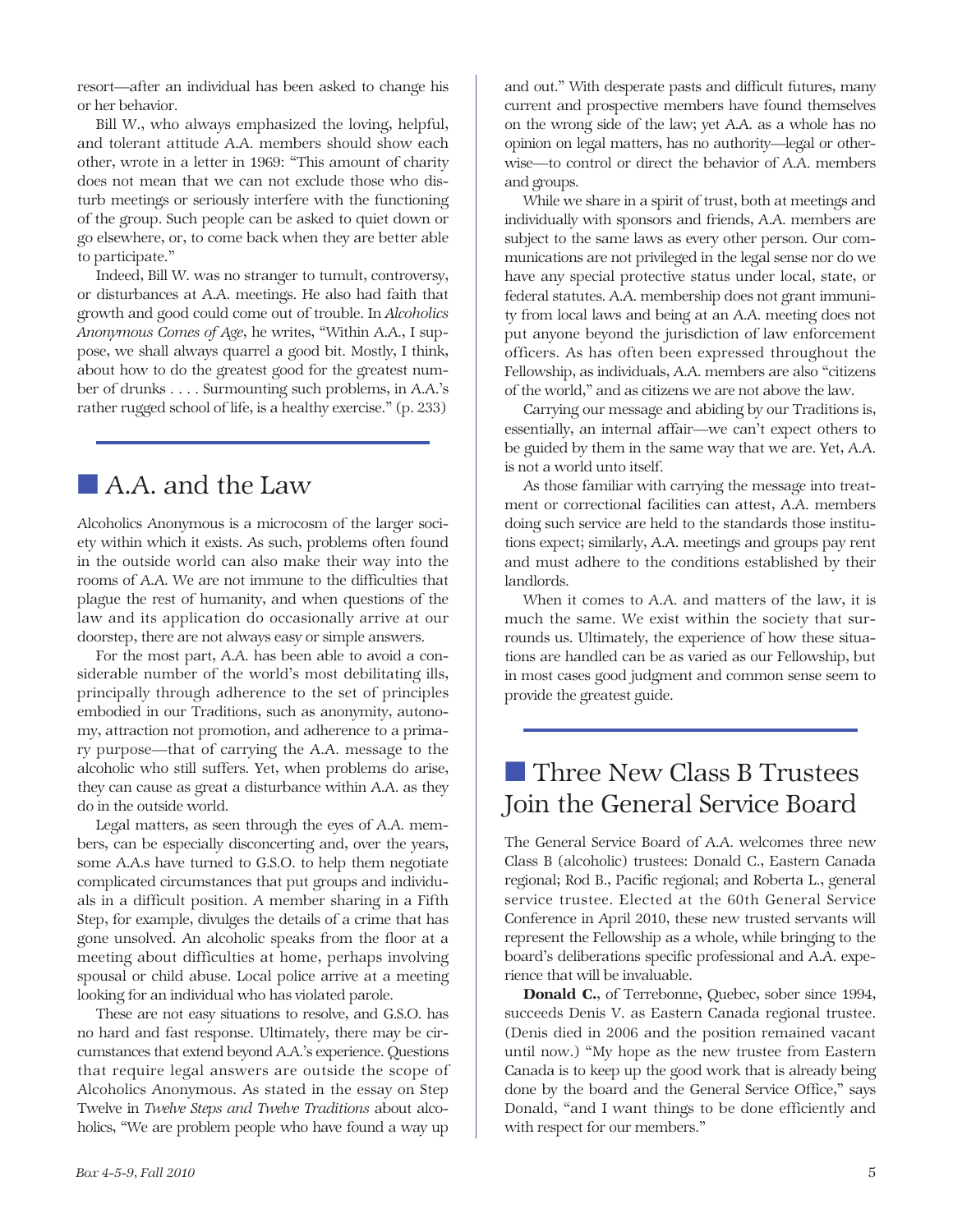A 2004-2005 (Panel 54) delegate, Donald has always been grateful. "When I arrived in A.A.," he says, "I just wanted to know how to drink normally. I had a tough time accepting the A.A. way of life at first, but it got to me after a while."

In his life outside of A.A., Donald is a self-employed businessman, wearing multiple hats as manager, accountant, customer service representative and marketing manager of a pest control company he has owned for the past 20 years. He is part of a business group in Terrebonne and leads an active lifestyle, enjoying sports, walking, snowshoeing, cross-country skiing and swimming. Family is also very important to Donald and he has been married for 34 years, with a daughter, two sons and four grandkids.

In his business life, he has dealt with "people from every class of society," a reality which has brought him to be at ease with anybody. "I treat my customers very well. Many of them have been with me from the beginning."

Surprised by his selection to the board, Donald is excited about the prospect of serving the Fellowship he loves. "I have a good knowledge of A.A.," he says, "and know that I can help the suffering alcoholic through service. But, I never thought that one day I would be a trustee. God works in some strange ways."

Rod B., of Salt Lake City, Utah, selected to replace outgoing Pacific regional trustee Madeleine P., is a past delegate as well, serving from 1997-98 (Panel 47). "When I got the call that I had been selected, I was overwhelmed, intimidated, and grateful," says Rod. "And each one was taking turns at being 100 percent."

Sober since 1984, Rod sees his upcoming service as a unique opportunity to give back to the Fellowship some of what he received. "The first A.A. meeting I ever went to," he relates, "there was just this one guy sitting there. He told me later on that he was the only person who had showed up at that group for about a year or so. But, he kept showing up and I shudder to think what might have happened if he had decided 'I think I'll just stay home tonight and watch TV.' What a wonderful example. It's not anything that's going to be in the newspaper or on TV, but it certainly made an impression in my life."

A licensed clinical social worker in the Veterans Administration health care system, Rod works with a number of different groups on a part-time basis at a local treatment program—one that Rod went through himself at one time—and at a well-known treatment center in the area. A Native American, he has been involved with the state Indian Health Advisory Board and served as the treatment facilities director for the Indian Alcoholism Counseling and Recovery House Program in Salt Lake City.

As delegate, Rod was a member of the Conference Literature Committee, which provided one of the highlights of his service career, as he was a part of the committee recommendation that ultimately resulted in the development of the Fourth Edition of the Big Book, an edition, he notes, that included two new stories from Native Americans. "I kind of saw it as a higher power thing, and was grateful to have been a small part of A.A. history."

Roberta L., of Minden, Nevada, is also a past delegate from 1997-98 (Panel 47), where she served as chair of the Conference Public Information Committee. She has been on the A.A.W.S. board as a nontrustee director since 2006, and hopes as a new general service trustee to bring to the General Service Board an open mind and a healthy respect for the views of fellow board members. "I plan to work cooperatively to provide the best possible service to the Fellowship and preserve the integrity of the Twelve Traditions and Twelve Concepts."

Sober since 1984, Roberta has been active in the program from the very beginning, serving, among other positions, as a G.S.R., district Grapevine representative, D.C.M., other area offices, and chair of a number of Area 42 service committees. "Co-chairing PRAASA 2003 in Reno was a spiritual experience," she adds, "and I have many wonderful memories of that event." She also served as program chair for the first Northern Nevada Native American Alcoholics Anonymous conference, which "was a great opportunity to better understand the problems created by alcoholism in the Native population and to appreciate the work being done by Native alcoholics in recovery."

A secondary school English teacher for over 20 years, Roberta is the owner of an educational consulting company involved in program and grant development, budget planning and amendments, professional development and program improvement for educators, and program evaluation and grant writing for five school districts. She has been under contract with the Nevada Dept. of Education for the past four years for statewide evaluation of 72 after-school programs.

"As a secondary school teacher I was very passionate about helping young people," notes Roberta, and, later, as a licensed secondary school counselor replicated that passion in helping persons of all ages. "I want to see people succeed and be happy and I believe this has carried over with the women I sponsor and in my various interactions in A.A. My focus on group interaction and inclusion of all has helped me to participate in the group conscience process of our Fellowship in all venues, and I believe the listening skills I developed as a teacher, counselor and school administrator will help me to stay in tune with the board and the Fellowship."

# ■ Two New 'Friends of A.A.' Join the General Service Board

A.A. has always relied on its many nonalcoholic friends to provide professional expertise, sound business judgment, and balance to the dedicated group of trustees who donate their time and interest in service to Alcoholics Anonymous. Of the 21 members on A.A.'s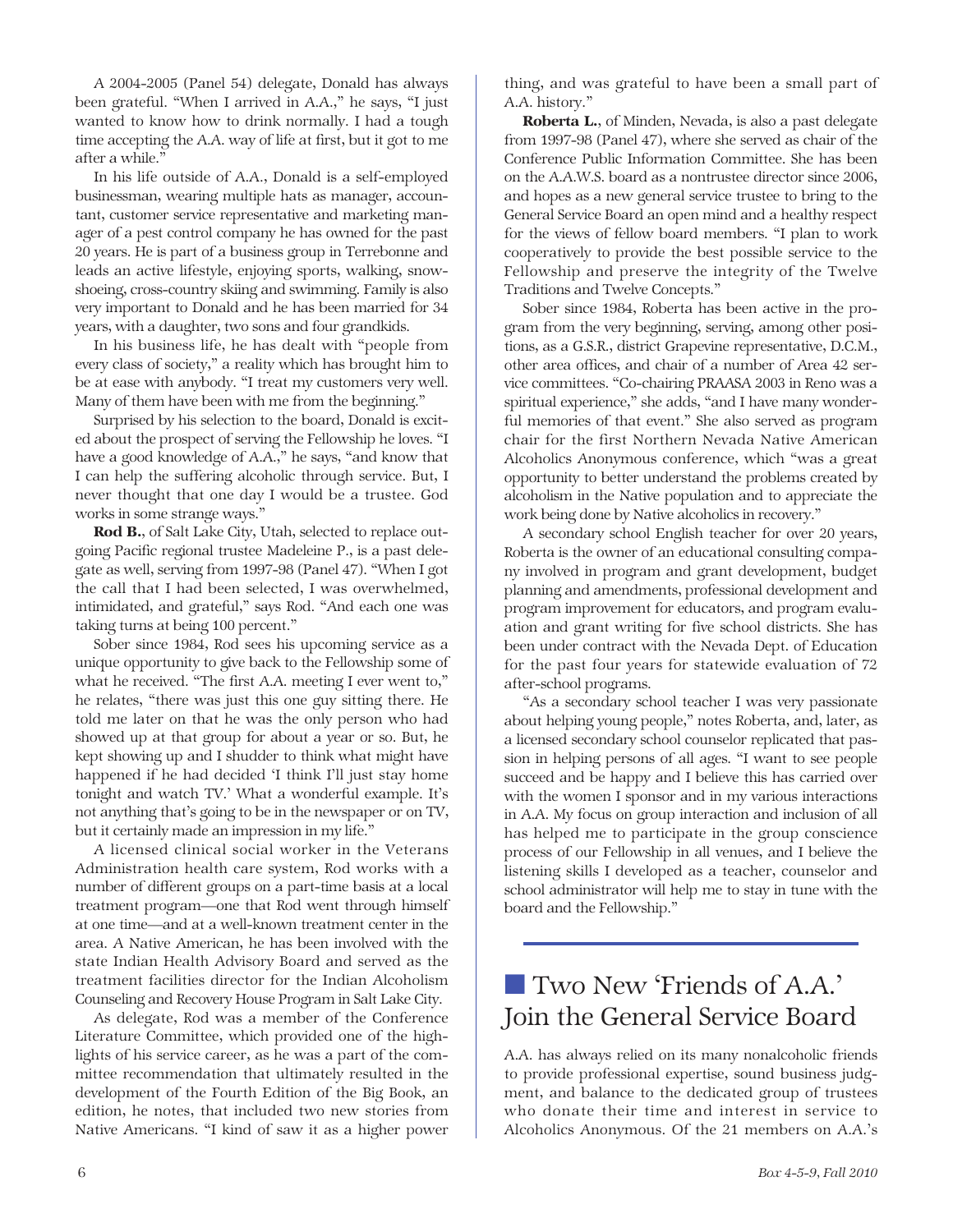

General Service Board, seven are specifically designated as Class A (nonalcoholic) trustees. Historically, the Fellow ship owes a tremendous debt to these nonalcoholic friends, men and women from a variety of disciplines whose vision and faith not only helped the struggling movement through its difficult early years but were instrumental in shaping the principles

*Michelle Grinberg, J.D.,*

that continue to guide its present course.

Today's Class A trustees remain a rich resource of wisdom and perspective, and, importantly, can do certain things the Class B (alcoholic) trustees cannot, such as facing the camera head-on or using their last names without violating A.A.'s principles of anonymity.

Elected to two consecutive three-year terms, the two most recent Class A trustees, Michele Grinberg, J.D., of Charleston, West Virginia, and John A. Fromson, M.D., of Waban, Massachusetts, began their service to the Fellowship following the 60th General Service Conference in April 2010.

Both have long been familiar with A.A. and its program of recovery on a professional basis, yet recognize they have much more to learn about the Fellowship and how it operates.

For Michele Grinberg, an attorney specializing in the areas of health care policy and legislation, joining the board is an opportunity to expand her knowledge base about recovery and to give something back to the Fellowship she has grown quite fond of. "There is so much to learn; so much history," she says.

"In reading Bill's writings on the Traditions, he had very thoughtful instruction. So, to respect that you've got to know it, and you've got to know everything that came after. That means there is a lot of reading," she says goodnaturedly. "But I've always enjoyed reading and learning. I started out as a teacher, then I became a librarian, then I became a lawyer, then I got active in nonprofits. So I know there is always something more to learn."

Michele first came into contact with A.A. over 20 years ago, she says, having seen the miracle of recovery in people around her—family members, friends and colleagues. "I've seen people in the throes of the disease and then have seen the change. Being the kind of person that I am, I began to ask some questions." What she discovered led her to A.A.

"On a one-to-one basis, the answer that I would hear from those who stayed sober was that they were in A.A. Again, being the inquisitive type person that I am, I wanted to understand what that was. So, I went to some open A.A. meetings, did some reading, had some profound conversations that helped me to understand and attracted me to the Fellowship."

Semi-retired now, her interest in recovery and her fondness for the Fellowship has only increased over the years and she hopes that her professional background as a lawyer will be an asset to the board as she begins her term of service. Her extensive background in health care policy, experience in employment relations and familiarity with nonprofits will be the principal areas of strength she brings to the board.

"I like problem-solving," she says, noting that Bill W., in particular, had a lot of use for lawyers in A.A.'s early days, with such notables as Bernard Smith, who helped draft the Conference structure and, later, his protégée, Michael Alexander, trustee emeritus, who recently passed away after many years of service.

A self-described skeptic, Michele has found a growing spirituality in the Twelve Steps and Twelve Traditions. "It's my path to a healthy spiritual life," she notes. "I'm normally very analytical, but I have learned to have a healthy respect for the spiritual side. With all the evidence of a higher power in people around me, I have to put aside some of that skepticism. It doesn't serve me anymore."

Noting that her primary hope in becoming a trustee is to help A.A. grow and prosper, Michele adds that she has a soft spot in her heart for young people in A.A. "Maybe it's because I never had children myself, but I'm one of those people who really likes teenagers. Over the years, I've seen some young people who are really struggling with alcoholism and to think that somebody gets to A.A. while they are still young so that they don't have to do all the terrible things that they're going to do otherwise, I just think is breathtaking and wonderful."

John Fromson, of Waban, Massachusetts, has high hopes for his term as a Class A trustee, too. A graduate of New York Medical College and a Certified Addiction specialist, John is an associate director of postgraduate medical education in the department of psychiatry at Massachusetts General Hospital. He lectures widely and is

the author of many articles on a broad range of health-related topics.

Of primary concern, however, is his work with impaired physicians, helping those colleagues in the medical profession who have become overwhelmed by alcoholism and addiction.

John was first exposed to A.A. "in a didactic sense" in medical school, "but it didn't have much meaning," he



*John A. Fromson, M.D.*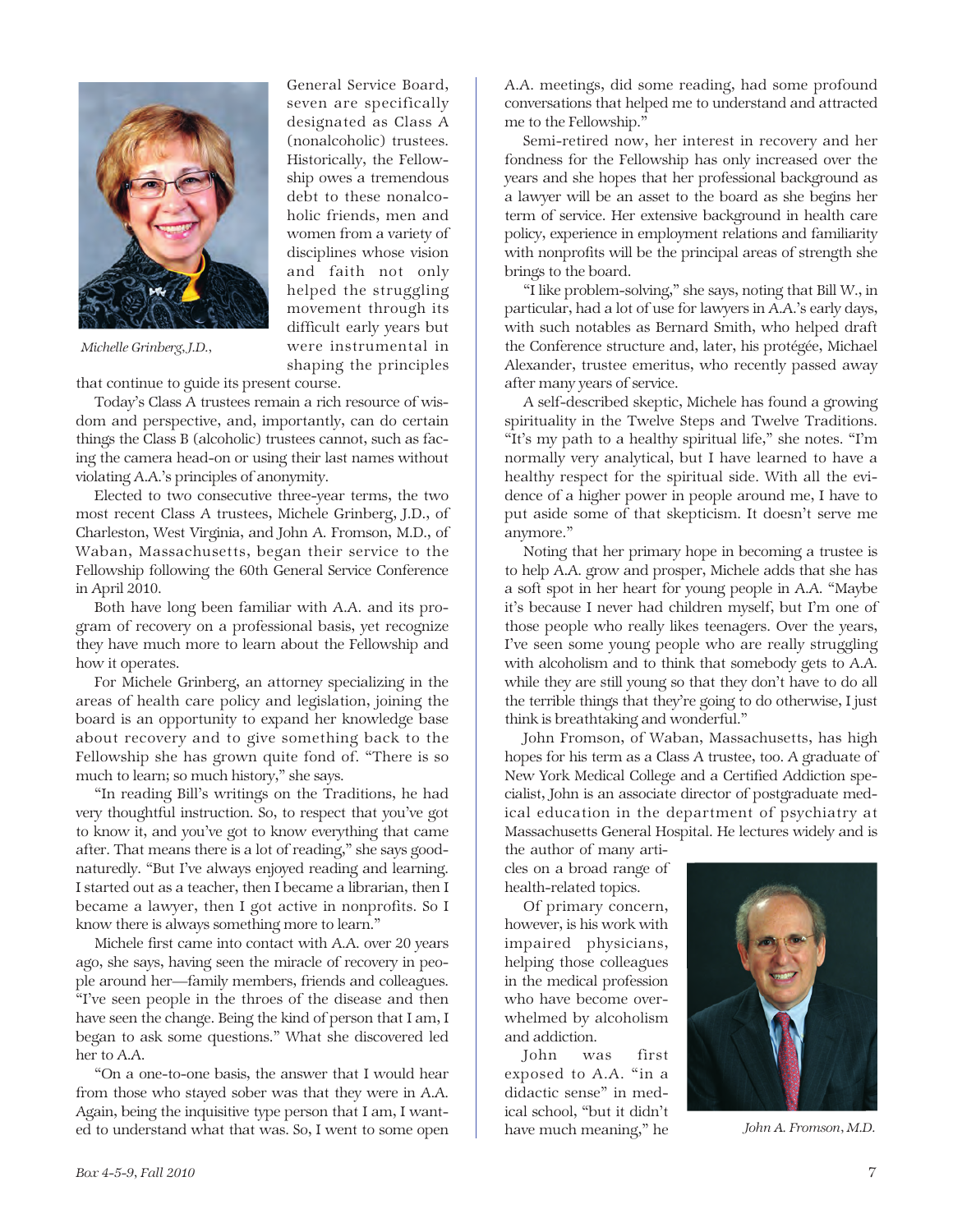says. "I remember seeing a woman being interviewed about her alcoholism and recovery in front of our class of 180 students. It was a very moving thing to behold, but I really didn't think too much about it as I went through my psychiatric training after that. I would refer people to A.A. and I felt that it was something very important, but I didn't really have any meaningful connection." Until a number of years later, that is, when he was asked by the state Medical Society to be on a physician's health committee.

"I hadn't even known this committee existed. It was to help identify, refer to treatment, guide and monitor physician colleagues who had alcoholism and other addictive disorders. I was asked to be on it, ironically, because I had child psychiatry training and they felt that they needed to have a child psychiatrist on this committee to help with the families and the children of these people who were going through this incredible experience."

By the time they reached his committee, John notes, these impaired physicians either had lost or were about to lose their licenses, their jobs; perhaps their families, their homes. "These were people in pretty difficult situations," says John.

Unlike the more cursory medical school experience, this real-world application brought John into closer contact with A.A. where he saw, firsthand, the miracle of recovery. Over time, the committee morphed into a full-fledged physician's health program of the Massachusetts Medical Society, known as the Physician's Health Services, of which John became the founding director. As this program developed, and through his exposure to A.A. in various treatment centers associated with the program, John came to fully appreciate the power of A.A. "It reaffirmed my belief that taking part in the Twelve Steps is really the path toward recovery."

In terms of his contribution to the board and to the Fellowship, John hopes to be a bridge to the larger medical community where he perceives a failure to understand the disease of alcoholism and to recognize the solution that A.A. offers.

"I just hope I can be a catalyst," he says. "The organized medical community knows about A.A., but I don't think they really appreciate how important it is. I think people in the addictions field do, but the addictions field is really tiny. Ultimately, I hope on a broad scale that my physician colleagues and those in the corporate world can learn more about A.A. and accept it; to recognize that the disease of alcoholism is not simply a moral or character flaw and that there's a well defined, step-by-step path to a recovery that works."

As the board and the Fellowship welcome these two new friends into service, both Michele and John look forward to becoming the latest links in the long and notable chain of nonalcoholics who have helped Alcoholics Anonymous become what it is today: a worldwide source of help and hope for countless sufferers.

### ■ A.A. in Haiti

It was a keen hope of the first A.A.s, expressed in the Big Book chapter "A Vision For You," that "Some day . . . every alcoholic who journeys will find a Fellowship of Alcoholics Anonymous at his destination. To some extent this is already true. . . . Little clusters of twos and threes and fives of us have sprung up in other communities, through contact with our two larger centers . . . . Thus we grow. And so can you, though you be but one man with this book in your hand. . . ." (*Alcoholics Anonymous*, p. 162)

Seventy-one years later, this same hope of growth and fellowship remains constant and current, although time and progress may have altered gender and profession. For example, Molly L., an A.A. from the U.S., sought to establish a meeting in Port-au-Prince, Haiti, after attending an A.A. convention, in October 2009. Eight years prior, Molly found A.A. and sobriety in the U.S., and after a job transfer, found herself in Haiti, doing relief work. Familiar with online A.A. meetings, she also belonged to the *Loners-Internationalists Meeting* (*LIM*) through the General Service Office (G.S.O.). While at the convention, Molly shared with past and present trusted servants from South Florida (Area 15), that she was interested in starting a meeting in Haiti. Could they help? They put her in touch with still other trusted servants on the General Service Board. Then she was put in touch with the International Desk at the General Service Office.

Molly was given a listing of an A.A. meeting in Haiti, but it no longer met at the published location. Over the course of many weeks, Molly began to search for a good gathering place for a new A.A. meeting. After finding one, she distributed flyers and put up a Web site. Unfortunately, when she went back to the meeting place, she was informed that she would have to show identification and provide information on why she was there. Aware of our Twelfth Tradition, Molly had to scratch that location and continue her search for a place where people were safe and their anonymity was protected.

After input by a few other A.A.s it was agreed that a hospital was a wonderful place to start. And, since the language spoken by Haitian professionals was French, Molly thought she could use some A.A. literature in French.

In the beginning of January 2010, Molly reported that she had found some success after meeting with the head doctor at the local hospital. He suggested that she contact the local treatment facility. In the meantime, a contact at G.S.O. sent Molly an e-mail regarding a group and its last known location. Although the phone contact information was no longer current, the e-mail was, and Molly was able to make contact with an A.A. named Pierrot who was sober over 20 years.

On January 7, 2010, thrilled and elated, Molly called her friends in the U.S. and shared that she was standing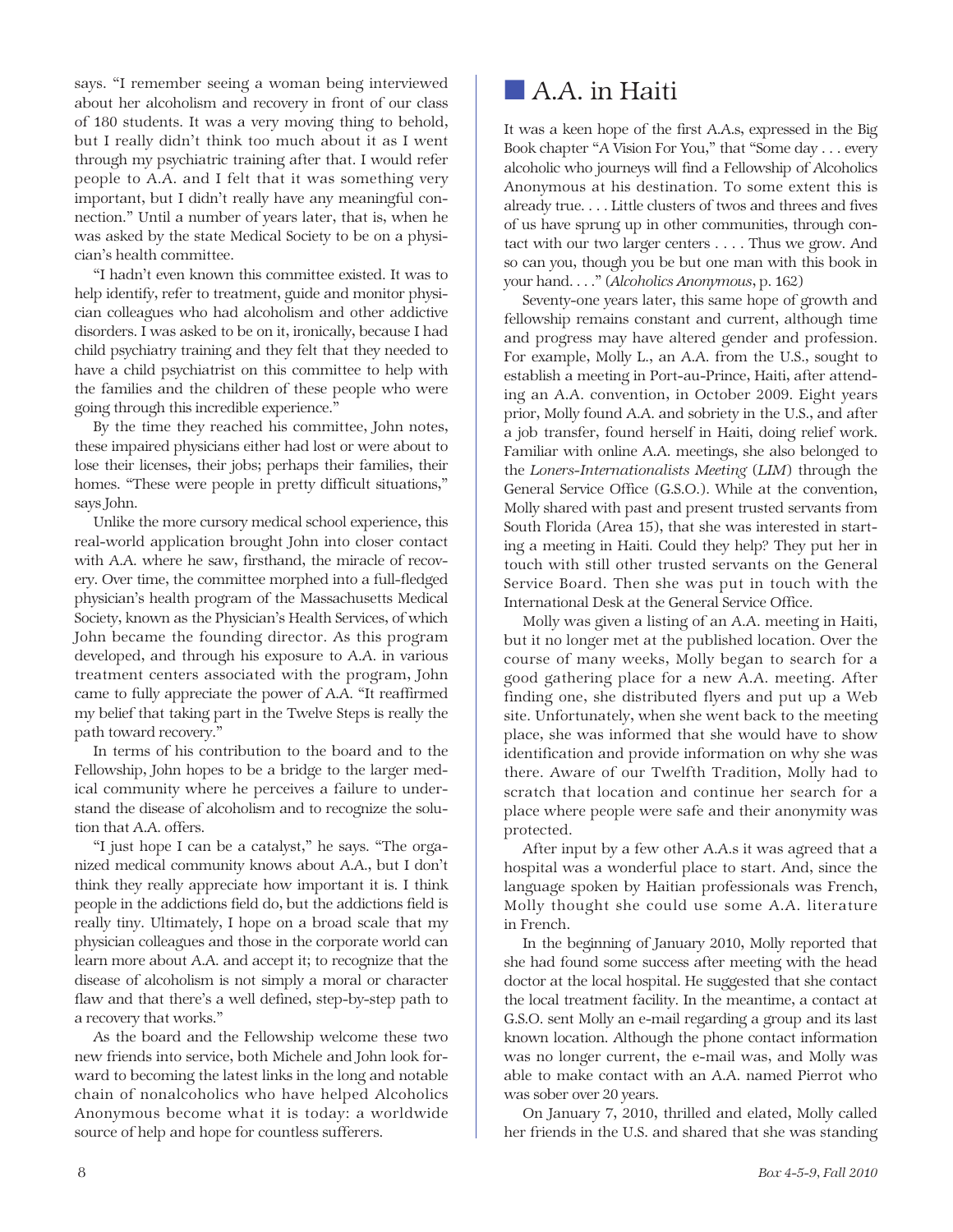in front of the A.A. meeting room, and it was "filled with A.A. stuff! There are window shades, books, and some pamphlets. Thank you, God!" Later, in an e-mail to another A.A., she related that she finally felt like she was home: "I cannot describe the feeling I had when I drove up to a building and saw a small door with the A.A. [sign beside it]. It was the best homecoming ever." Molly continued, "The meetings are held at a place called APAAC . . . There are meetings *every day* in Creole . . . I have spoken to a few other English speakers who have worked for years in Haiti and never found meetings. I was so happy to send them this information . . . that A.A. *does in fact* exist here."

Molly's excitement increased — she reported that she was going to meet with Pierrot, the A.A. long timer who is responsible for starting A.A. in French/Creole. "He wants to support me in starting English-speaking meetings, and tomorrow will be the first organizational meeting to do this. From there, the work will be to get some English literature and get out some information (such as the Web site that I already created) so that foreigners like me are able to find some meetings."

Unfortunately, as much of the world is aware, Haiti suffered a catastrophic earthquake on January 12, 2010, just a few days after Molly's ebullient e-mail. The country was thrown into a state of emergency as tens of thousands suffered loss of life, livelihood, and home. Molly's new friends waited anxiously for word about her health and well-being. A few days later, their concerns were put to rest with an e-mail: "Communication is limited — I'm at the office now and writing critical e-mails for relief aid. I know all are worried, but I'm okay. Thanks for your thoughts and prayers and I'll be in touch when I can."

Although Molly's efforts to bring a little more A.A. into Haiti may have been slowed by disaster, the hand of A.A. will continue to remain outstretched and ready to help. At the time of the earthquake, work was underway at A.A.W.S. to translate the service piece "Information on Alcoholics Anonymous" into French/Creole, the language spoken in Haiti. And, judging from the tenacity of A.A.s like Pierrot and Molly, efforts and actions to carry the message of recovery from alcoholism will continue wherever there is a desire for the fellowship of alcoholics and the hope A.A. offers — even when A.A. company is scarce. In the Big Book, a reassurance is written to the lone A.A. who voices worry that "'I will not have the benefit of contact with you who wrote this book.' We cannot be sure. God will determine that, so you must remember that your real reliance is always upon Him. He will show you how to create the fellowship you crave." (*Alcoholics Anonymous*, p. 164) Despite the passage of time and a myriad of changes in culture and thought, this reassurance is as relevant today as it was when this was written.

Disaster is a fact of life for thousands of people around the world. Tornadoes, torrential rain storms, earthquakes, hurricanes, acts of war, all with the power to change life as we know it. Families can be uprooted, communities shattered, physical landscapes changed forever. And for those of us in A.A., much of what we hold dear can also be lost — our connections with other sober alcoholics severed, our meeting places destroyed, our literature damaged beyond reclamation.

There have been quite a few such disasters in recent memory, and the General Service Office is often inundated with questions about how to help A.A. members in distressed areas where a disaster has occurred. Each situation has its own set of circumstances and it is often difficult to establish what is needed immediately. In many cases, the most pressing needs are for survival items—food, water, shelter and medicine—items that A.A. does not provide. Often, it takes time—days, weeks, in some cases months for the local A.A. community to determine precisely what is needed so that A.A. groups can get back on their feet.

On the Gulf Coast, following Hurricane Katrina, and in New York City after the fall of the Twin Towers, what A.A.s needed most were places to meet. In one area of Mississippi, A.A.s gathered in the parking lot outside the building where their group used to be. The building itself was uninhabitable, but they were able to set up folding chairs "alfresco" to accommodate the A.A.s who gathered there each day.

"Each day saw members pulling into the parking lot hot, sunburned, dirty, and tired from a day of cleaning debris from what, for many, used to be their homes," wrote an anonymous member from Ocean Springs in the April 2006 Grapevine. "Food, water, and other essentials were shared among members during the meeting-beforethe-meeting and meeting-after-the-meeting. Many tears were shed at meetings in the weeks that followed. Members shared stories of miracles, hope, and personal tragedies. One member's father died in his arms at the height of the storm when medical personnel were not able to respond. Another was forced to stay in a tree for several days until floodwaters receded. Many recalled that their comfort — as the wind howled and the water rose — was found in prayer. We were all grateful for our lives."

In New York, the A.A.s working at Ground Zero, exhausted from long shifts and stressed by a search for survivors, desperately needed A.A. meetings they could easily get to. A Red Cross worker got wind of this and passed the request on to her colleagues in the mental health division. "They in turn contacted A.A.'s General Service Office," reported Richard S. in the April 2006 Grapevine, "who then contacted me." Richard was serving as the area chair for Cooperation With the Professional Community. "It's another example of A.A.'s long tradition of working with professionals outside the Fellowship to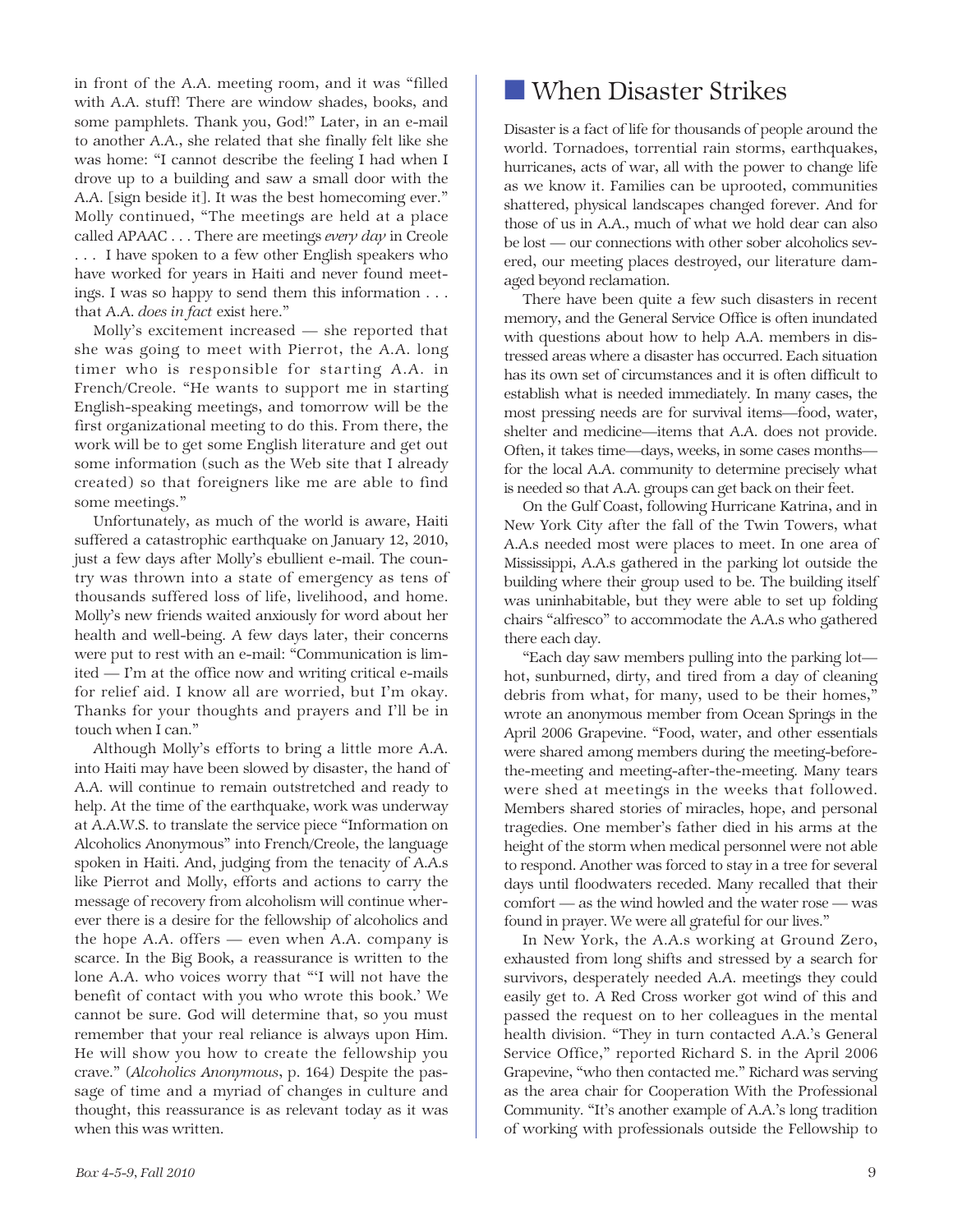bring the message of recovery to alcoholics wherever it's needed," he continued. The request for meetings was also passed on to the New York Inter-Group Institutions Committee, which brings A.A. meetings into various local facilities, and two days later a group of A.A. volunteers set up a meeting in the Red Zone.

"The first man who walked into the room that night looked around at us and blinked, so surprised that he could hardly smile," wrote Richard. "He told us how glad he was to see us, how he and others knew they needed to get to A.A. meetings but were usually so exhausted when their shifts ended that all they could do was make it home. Soon others showed up, and even though at that time the room was rather bare, just the fact that we were there seemed to lift some awful weight off them. That night five men, whose sobriety ranged from many years to seven months to just two days, joined us for a meeting.

Whether hurricane, earthquake, fire, flood, or any other type of disaster, the General Service Office is always ready to support the efforts of local A.A. members. G.S.O. contacts and offers support to intergroups, central offices, general service delegates and trustees in the affected communities. So as not to interfere with emergency relief efforts, however, G.S.O. usually waits until local conditions are stabilized and local A.A. members have an opportunity to determine exactly what is needed.

A.A.'s shared experience suggests that after a disaster, local A.A. offices and groups often require very few contributions of money or complimentary literature. In many cases, local groups and offices view disastrous circumstances as an opportunity for Twelfth Step work and try to meet the needs of the local A.A. community before asking for help from G.S.O. or other A.A. entities. Additionally, due to local conditions, many affected areas may not even have mail delivery, electricity or appropriate storage space to accommodate any contributed materials.

Some A.A. members have wanted to send money to G.S.O. specifically to support disaster relief activities. G.S.O., however, does not accept A.A. funds that are earmarked for any specific project. G.S.O. responds whenever and wherever there is an expressed need. Thanks to the continuous and generous contributions from A.A. groups in the U.S. and Canada year round, when requests to replace literature lost or damaged during a disaster do come in from distressed areas, G.S.O. is happy to meet those needs.

On a personal level, as private citizens and individuals, many A.A. members choose to support non-A.A. relief organizations in the wake of particular disasters, feeling compelled to reach out and assist with efforts to bring food, water, shelter and medicine into affected areas. In keeping with A.A.'s Traditions, these members donate under their own names and do not credit A.A. in any way.

Disaster can pull apart a family, a community, even a country. Yet, in A.A., our purpose is clear: to stay sober and help other alcoholics to achieve sobriety. As the anonymous member in Ocean Springs, Mississippi, noted, "The greatest evidence for me that life goes on despite the devastation of Hurricane Katrina, and that God's world is in perfect working order, is this: Future members of Alcoholics Anonymous have walked through the door of our recently rebuilt meeting hall and have found love, understanding, and hope among those who, like themselves, have all gone through their own personal hurricanes."

# ■ A.A. Guidelines: Experience As It Happens

Developed individually over the years in response to the expressed needs of A.A. members for specific information on specific topics, G.S.O.'s A.A. Guidelines contain shared experience on 17 different areas of concern to members, groups, and service committees throughout the Fellowship. Covering such issues as central or intergroup offices, the relationship between A.A. and Al-Anon, the Internet, and serving alcoholics with special needs, the Guidelines reflect current A.A. practices and consolidate A.A. experience as it happens.

The historical development of the A.A. Guidelines is shrouded in mystery and a search through G.S.O.'s A.A. Archives turns up little to clarify their exact beginning. In the early 1960s, however, according to Beth K., a G.S.O. staff member during those years, what appears to be the first of A.A.'s Guidelines was prepared as a result of ongoing Conference concern over the relationship between A.A. and clubs.

Other Guidelines, such as those on conferences and conventions, court issues, and institutions, came about because G.S.O. would receive a flood of mail over an extended period of time asking questions about what to do regarding a particular topic. Reaching out to delegates and other appropriate and relevant sources for additional sharing, the staff would then gather together as broad a range of experience as possible on each given topic and prepare a set of Guidelines.

Unlike A.A. Conference-approved literature, which expresses A.A.'s collective group conscience, the bright yellow A.A. Guidelines (2 to 6 pages) are a distillation of specific trial-and-error experience that is shared with G.S.O. on a number of specialized topics that come up frequently in correspondence but are not necessarily relevant to all groups or members throughout the Fellowship. For that reason, the 1980 General Service Conference approved a recommendation that the A.A. Guidelines could be produced or revised at the discretion of the G.S.O. staff without Conference approval when new information or other contingencies should arise.

The Guidelines bring together the shared experience of A.A. members and groups throughout the U.S./Canada service structure, and, over the years, as concerns with a given topic have abated, the corresponding Guidelines have been dropped; similarly, as particular topics of concern come to the fore, new ones have been added.

A.A. Guidelines, which are listed in our literature catalog, are available singly or in complete sets. They may also be accessed on G.S.O.'s A.A. Web site (www.aa.org).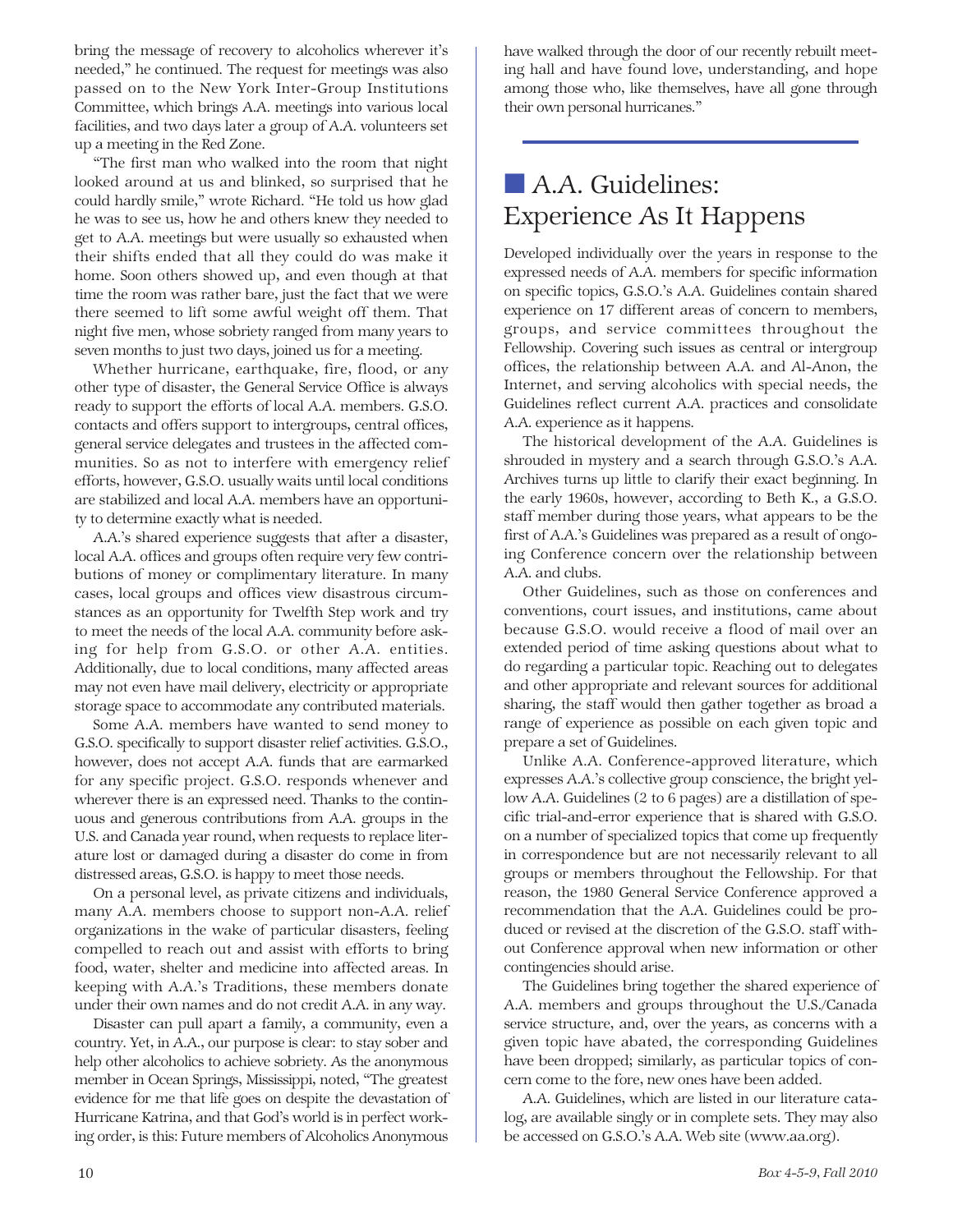459 BULLETIN BOARD

Items and Ideas on Area Gatherings for A.A.s - Via G.S.O. FALL 2010

### Calendar of Events

Events listed here are presented solely as a service to readers, not as an endorsement by the General Service Office. For any additional information, please use the addresses provided.

#### *September*

Г

Г

- 3-5—Denver, Colorado. CO State Conv. Write: Ch., Box 721, Parker, CO 80134; www.coloradoaa.org
- 3-5—Polson, Montana.  $27<sup>th</sup>$  Sunlight of the Spirit Camporee. Write: Ch., 43062 Labella Ln, Big Arm, MT 59910
- 3-5—Reno, Nevada. Sierra Fall Roundup. Write: Ch., Box 5874, Sparks, NV 89432
- 3-5—Chautauqua, New York. 57<sup>th</sup> Tri-State Assembly. Write: Ch., Box 58, Waterport, NY 14571
- 3-5—Arlington, Virginia. 38va Conv. Hispana de Estados Unidos y Canada. Inf: Com. Org., Box 15015; Alexandria, VA 22309; http://www.convencionhispanaaa38va2010.com
- 3-6—Tampa, Florida. 24<sup>th</sup> Tampa Bay Fall Roundup. Write: Ch., Box 262545, Tampa, FL 33685-2545;
	- www.tampabayfallroundup.com
- 3-6—Powell River, British Columbia, Canada. 63rd Powell River Rally. Write: Ch., 5903 Arbutus St., Powell River, BC V8A 4S2
- 10-12—Cromwell, Connecticut. 52nd Area 11 Conv. Write: Ch., 21 Private Grounds Rd., Ellington, CT 06029; area11convention@ct-aa.org
- 10-12—Dodge City, Kansas. 53rd Area 25 Conf. Write: Ch., Box 274, Pratt, KS 67124; www.kansasaa.org
- 10-12—Minneapolis, Minnesota. 20th Bridging the Gap Workshop Wknd. Write: Ch., 2618 Patee St., St. Joseph, MO 64507; www.btgww.org
- 10-12—North Mankato, Minnesota. Southern MN Roundup. Write: Ch., Box 146, Mankato, MN 56002-0146; somnroundup@gmail.com
- 10-12—Park Rapids, Minnesota. 20<sup>th</sup> Heartland Roundup. Write: Ch., 30284 Oakland Dr., Detroit Lakes, MN 56501; www.heartlandroundup.com
- 10-12—Houston, Texas. SETA CF Conf. Write: Ch., Box 925241, Houston, TX 77292-5241
- 10-12—Hampton, Virginia. VA State Conv. Write: Ch., Box 7704, Hampton, VA 23666; www.2010vaconvention.com
- 10-12—Dunnville, Ontario, Canada. 44th Dunnville Conv. Write: Ch., 79 Duncan St., Welland, ON L3B 2C9; dunnconvention@hotmail.com
- 17-19—Natchez, Mississippi. Southern Hospitality Hoopla. Write: Ch., Box 18182, Natchez, MS 39122; www.rtcwd.com/hoopla
- 17-19—Taos, New Mexico. Taos Mtn Fiesta. Write: Ch., Box 195, El Prado, NM 87529; www.taosmountainfiesta.com
- 17-19—Minot, North Dakota. ND State Round-up. Write: Ch., Box 1922, Minot, ND 58702-1922
- 17-19—Hamilton, Ontario, Canada. Autumn Leaf Roundup. Write: Ch., 627 Main St. E., Suite 205, Hamilton, ON L8M 1J5 ; autumnleafroundup@aahamilton.com
- 17-19—Trois-Rivières, Québec, Canada. Eastern Canada Regional Forum. Write: Forum Coord., Box 459, Grand Central Station, New York, NY 10163; Regionalforums@aa.org
- 18-19—Kingman, Arizona. Hualapai Mtn Roundup. Write: Ch., 212 First Street, Kingman, AZ 86401
- 18-19—Saint-Sauveur, Quebec, Canada. Congres du 90-25. Écrire: Prés., 33 rue de l'Eglise, St. Sauveur, QC J0R 1R0
- 24-26—Crescent City, California. Sobriety By The Sea. Write: Ch., Box 871, Crescent City, CA 95531; sbs.rally@gmail.com
- 24-26—Plymouth, California. 24<sup>th</sup> Gold Country Roundup. Write: Ch., Box 184, Ione, CA 95640; www.goldcountryroundup.com
- 24-26—Grand Junction, Colorado. Color Daze. Write: Ch., Box 4013, Grand Junction, CO 81502
- *24-26—Duluth, Minnesota.* 65<sup>th</sup> Duluth Roundup. Write: Ch., Box 16771, Duluth, MN 55816; www.duluthroundup.org
- *24-26—Somerset, New Jersey.* 54<sup>th</sup> NNJGS Area 44 Conv. Write: Ch., Box 3223, New Brunswick, NJ 08901; www.nnjaa.org
- 24-26—Gatineau, Quebec, Canada. 12<sup>e</sup> Congres du Dist. 90-22. Écrire: Prés., 5, rue Schingh, Gatineau, QC J8P 2B5

#### *October*

- 1-3—Troy, Michigan. 23<sup>rd</sup> Tri-County Conf. Write: Ch., 380 Hilton Rd., Ferndale, MI 48220-2548
- 1-3—Tahlequah, Oklahoma. Serenity Harvest Conf. Write: Ch., Box 54587, Oklahoma City, OK 73154; www.serenityharvest.org
- 1-3—Longview, Washington. Area 72 Assembly. Write: Ch., Box 1153, Kelso, WA 98626
- 1-3—Milwaukee, Wisconsin. Midwest Woman to Woman Conf. Write: Ch., Box 259711, Madison, WI 53725-9711
- 2-3—Thief River Falls, Minnesota. Area 35 Fall Assembly. Write: Ch.,  $1921$  E.  $21<sup>st</sup>$  St., Hibbing, MN 555746
- 8-10—Denver, Colorado. SW Reg. Service Assembly. Write: Ch., Box 603, Canon City, CO 81215; www.swraasa.org
- 8-10—Sherbrooke, Quebec, Canada. 40e Congres de Sherbrooke. Écrire: Prés., 1291 rue McManamy, Sherbrooke, QC J1H 2P1 ; congresaa2010@bell.net

#### Planning a Future Event?

To be included in the *Box 4-5-9* Calendar, information must be received at G.S.O. four months prior to the event. We list events of two or more days.

For your convenience and ours — please type or print the information to be listed on the Bulletin Board page, and mail to Editor: Box 459, Grand Central Station, New York, NY 10163 or literature@aa.org

| Date of event: from            | , 20<br>to                      |                          |
|--------------------------------|---------------------------------|--------------------------|
| Name of event:                 |                                 |                          |
| Location:                      | CITY                            | <b>STATE OR PROVINCE</b> |
| Planning Committee address:    | P.O. BOX (OR NUMBER AND STREET) |                          |
| CITY                           | <b>STATE OR PROVINCE</b>        | ZIP CODE                 |
| Web site or E-mail:            | (NO PERSONAL E-MAIL ADDRESSES)  |                          |
| Contact person:<br><b>NAME</b> | PHONE # AND E-MAIL              |                          |